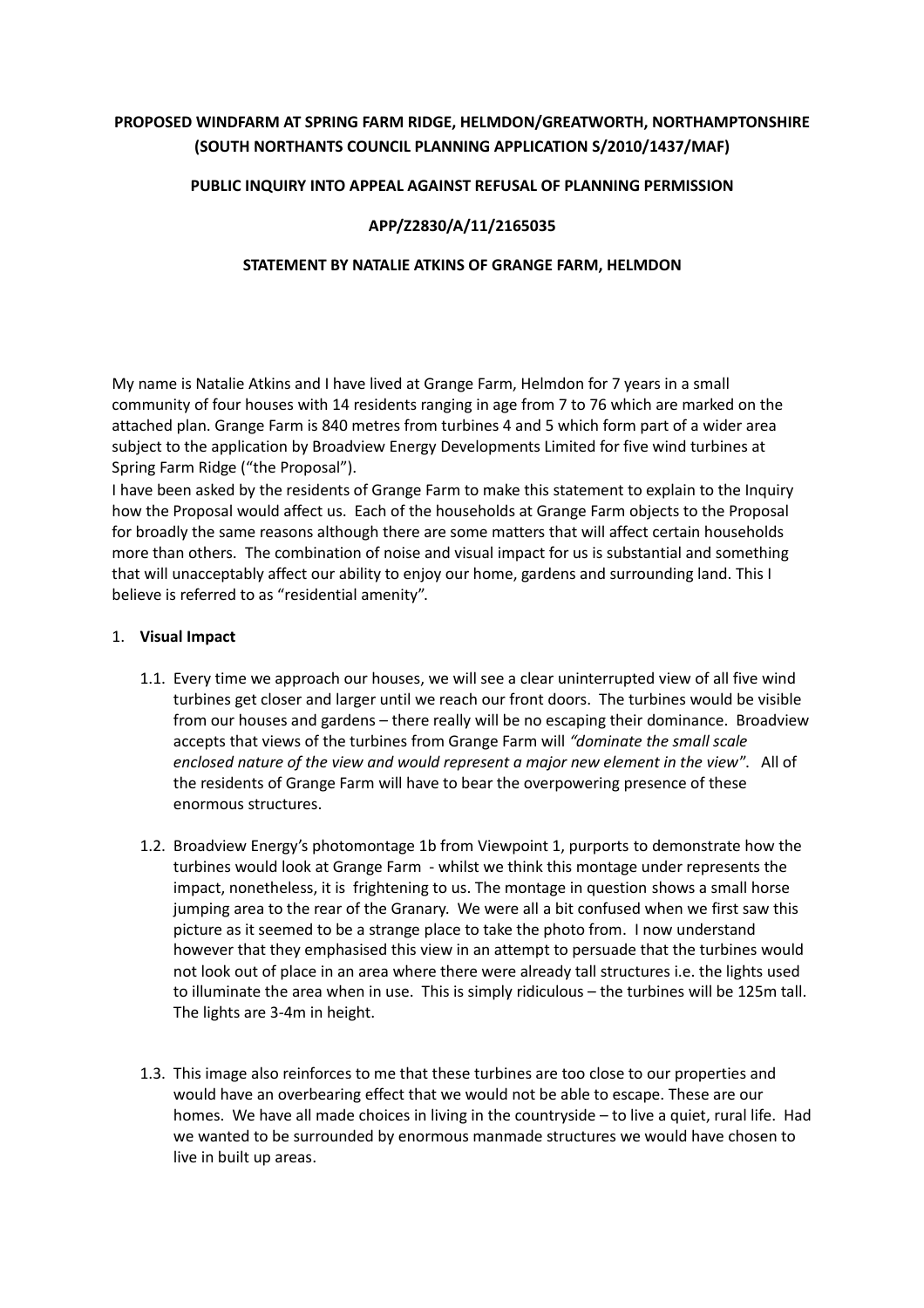- 1.4. The main reception rooms, kitchens and gardens of The Old Farmhouse and The Granary will look directly onto the turbines. These areas are currently enjoyed because of their open aspect to the surrounding countryside. The Old Farmhouse has no screening from the views of the surrounding fields. The Granary has some bushes that offer little shielding for the majority of the year. The placement of wind turbines into this landscape would mean that there would be no escape from these enormous structures even when the owners of these houses were inside, unless the curtains are drawn - clearly not something that should be expected or endured.
- 1.5. The owners of Orchard End operate a small holding with livestock spending a significant amount of time outside. The owners of The Granary operate a farm and livery business and they work in the fields bordering the wind turbine site. Some of these fields would be within 500m of one of the turbines. So in all aspects of their lives the turbines would dominate.
- 1.6. The views from Grange Farm towards the wind turbines would be to the west. This area enjoys fantastic sun sets. We are all really concerned about our afternoons and evenings being disturbed by the flicker that would be produced when the turbines would be operational through these sun sets.
- 1.7. Light flicker is of particular concern to owners of The Granary and the way that this may impact the horses that they care for. A number of their customers have already expressed concern about the Proposal and have said that if it goes ahead, they will remove their horses. They are also concerned about their own horses. This proposal could therefore have a significant impact on their business leading to loss of income. I understand from Broadview's application that light flicker would be apparent from April to October.
- 1.8. One of the owners of The Old Farmhouse operates his business from home and so he too will have to deal with the presence of the turbines in his work place as well as his home.

# 2. **Noise**

- 2.1. Adding to the distress of a close uninterrupted and dominant view of the turbines, we will also be able to hear them – something which Broadview's MD Mr Corrigan personally assured me at an Open Evening in June 2010 would not happen. This assurance as it turns out was quite incorrect as the data submitted by Broadview with their planning application clearly states that we *will* most certainly hear them.
- 2.2. Little, if any regard has been given to the impact of the Proposal outside of ETSU requirements. ETSU permits quite substantial increases in actual noise and I would therefore urge the Inspector to have regard to how increased noise levels caused by the turbines would affect us. The prospect of the peace and quiet that we currently enjoy being taken away by a mechanical or unnatural swooshing noise is deeply upsetting to all of us.
- 2.3. The residents of Grange Farm have all chosen to live in a quiet rural area, away from the noise of busy main roads and other distractions. The owners of The Old Farmhouse have asked me to point out that the reason they chose to live here when they moved 6 years ago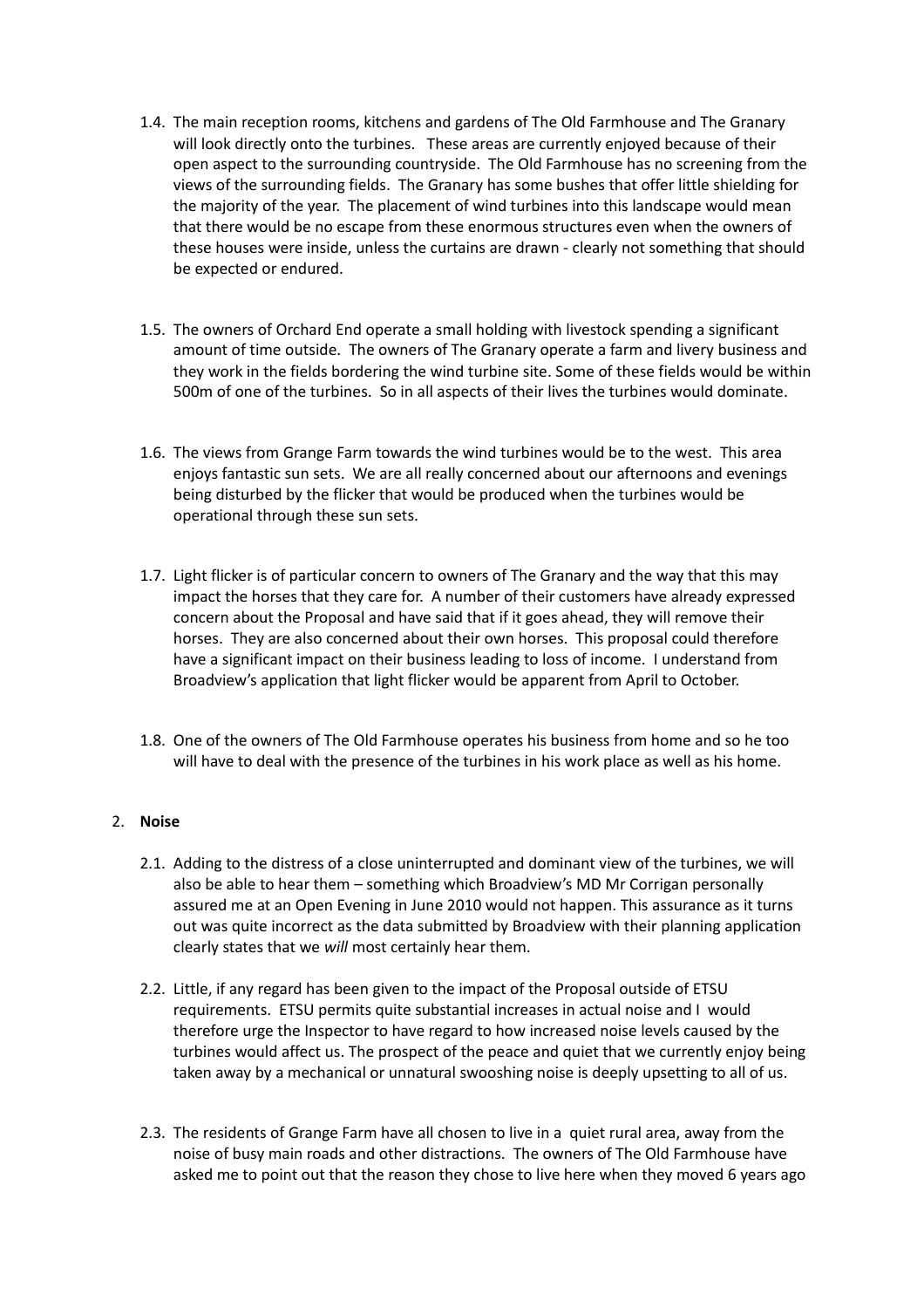was because they wanted a home that would give them some respite from the many miles that they have to drive in connection with their jobs. Likewise, when my family and I moved to Grange Farm, we did so because it was in a quiet rural location which we thought at that time would be immune from any form of development.

- 2.4. Being inside and shutting out the noise is something that is not possible for us (and certainly is not something that we should be forced to do). If the wind turbines are erected we may all be subjected to an intrusive mechanical, unnatural noise at levels which we will find unacceptable in these rural surroundings.
- 2.5. However, we are most concerned about the night time noise increases at this location which I am told, in average wind conditions will be clearly audible (over 5dB (A)). If the standard margin of error is included night time noise may be almost double (9.4 dB (A)) louder than the current levels.
- 2.6. I understand a recent report from Hayes MacKenzie has identified that turbine noise may result in an inability to return to sleep once woken during the night. My ten year old daughter is a very light sleeper. She often wakes during the night and will then wake others in the house when she seeks some comfort and reassurance. It is a real worry to me that noise from turbines will further disturb all of our sleeping patterns.
- 2.7. I am also partially deaf. The irony here is that in fact I may suffer more than others as background noise significantly affects my ability to hear what people are saying. In addition I suffer from intermittent tinnitus. The occasions on which I hear nothing are a blessing. With the noise produced by these turbines, I fear I will not be able to enjoy those periods of silence in my own home and garden.
- 2.8. The owners of Orchard End are also particularly concerned about this potential issue. One of them is an epileptic and has been warned by his doctor that any disturbance to his sleep patterns could make his condition worse and cause him to have seizures.

# 3. **Connection to the Grid**

How can it be that Broadview is not forced to outline its definitive route for connection to the Grid with all that may entail when it may involve the construction of tall pylons where there were previously none? Is the visual impact to our homes even greater than they are prepared to admit? This is not acceptable.

# 4. Flooding

The village of Helmdon was subject to flooding a few years ago. When there is a lot of rain, it runs like a river down the track from Grange Farm and the soil on the land at Grange Farm becomes waterlogged in places. The tonnes of concrete that will have to be used to support any turbines would increase the risk of flooding in our immediate area and in the village of Helmdon. This is a concern for us at Grange Farm which has not been adequately addressed or considered.

5. **Summary**